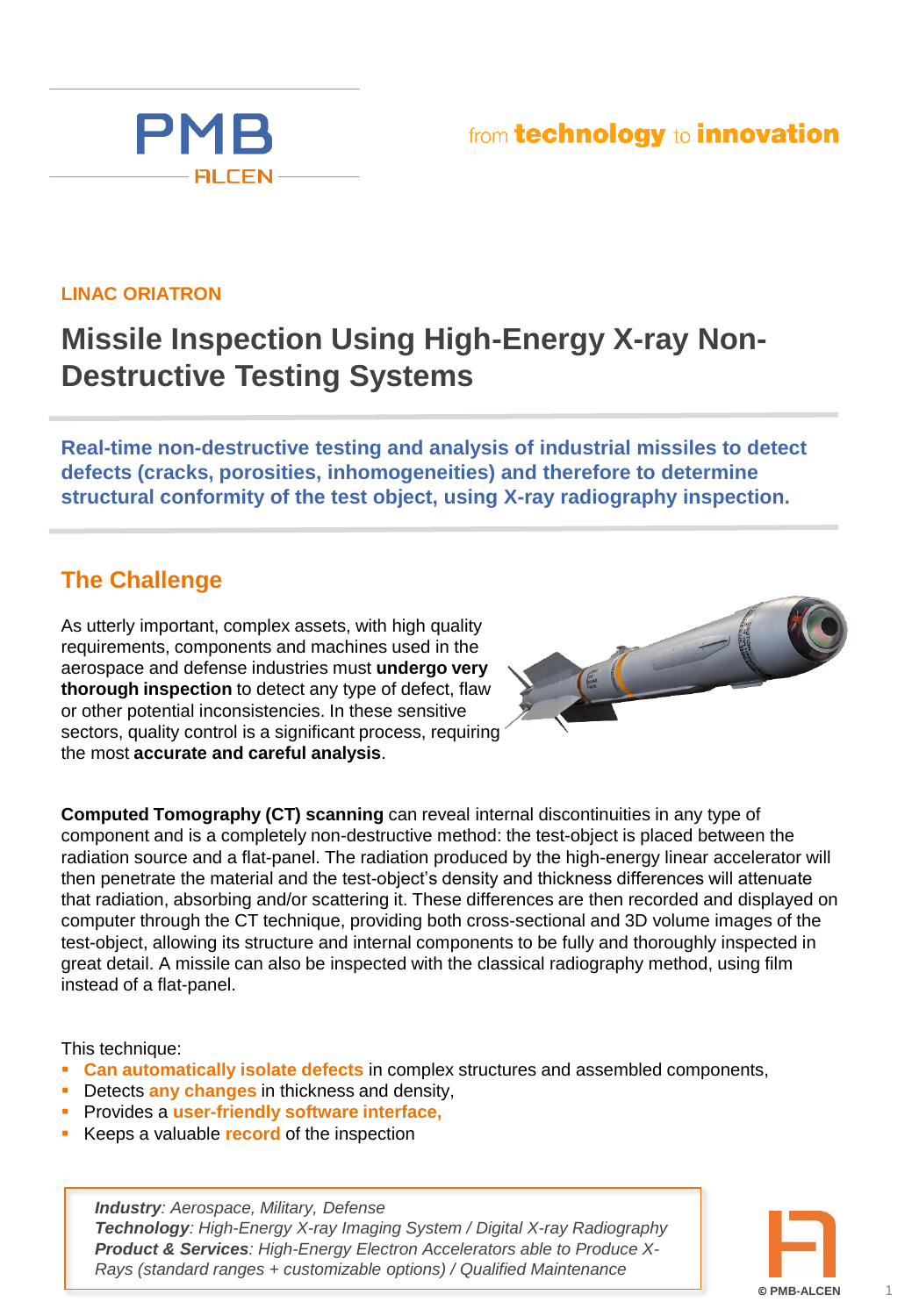#### **Our Solution**

**PMB's expertise lies within our ability to design, develop and manufacture linear electron accelerators in-house, capable of generating high-energy X-rays.** 

PMB is capable of providing an entire high-energy X-ray imaging and handling system, composed of the following:

- A high-energy LINAC completely designed and manufactured at PMB
- A flat-panel, its shielding and fixture bracket
- An object manipulator (the interface with the object to inspect being excluded)
- A software suite, to monitor the whole system and for 3D-reconstruction and volume visualization



*Standard NDT System (engine inspection)*

#### **Test Inspection on a Propellant Tank Phantom using CT Inspection**

Using an **Oriatron LINAC** with an energy of 3.5MeV, an object of 320mm diameter, 200mm height and 3-5mm wall thickness, containing calcium oxide powder (used as a type of propellant), underwent CT inspection. Some elements which don't originally belong to the component's filler were added and those inhomogeneities were quickly picked up using CT inspection.



#### *Vertical cross sections*

*and corrective qualified maintenance of all* 

*machines.*



Lieu dit "La Corneirelle" 13790 Peynier, France

**© PMB-ALCEN**

 $\overline{\mathcal{L}}$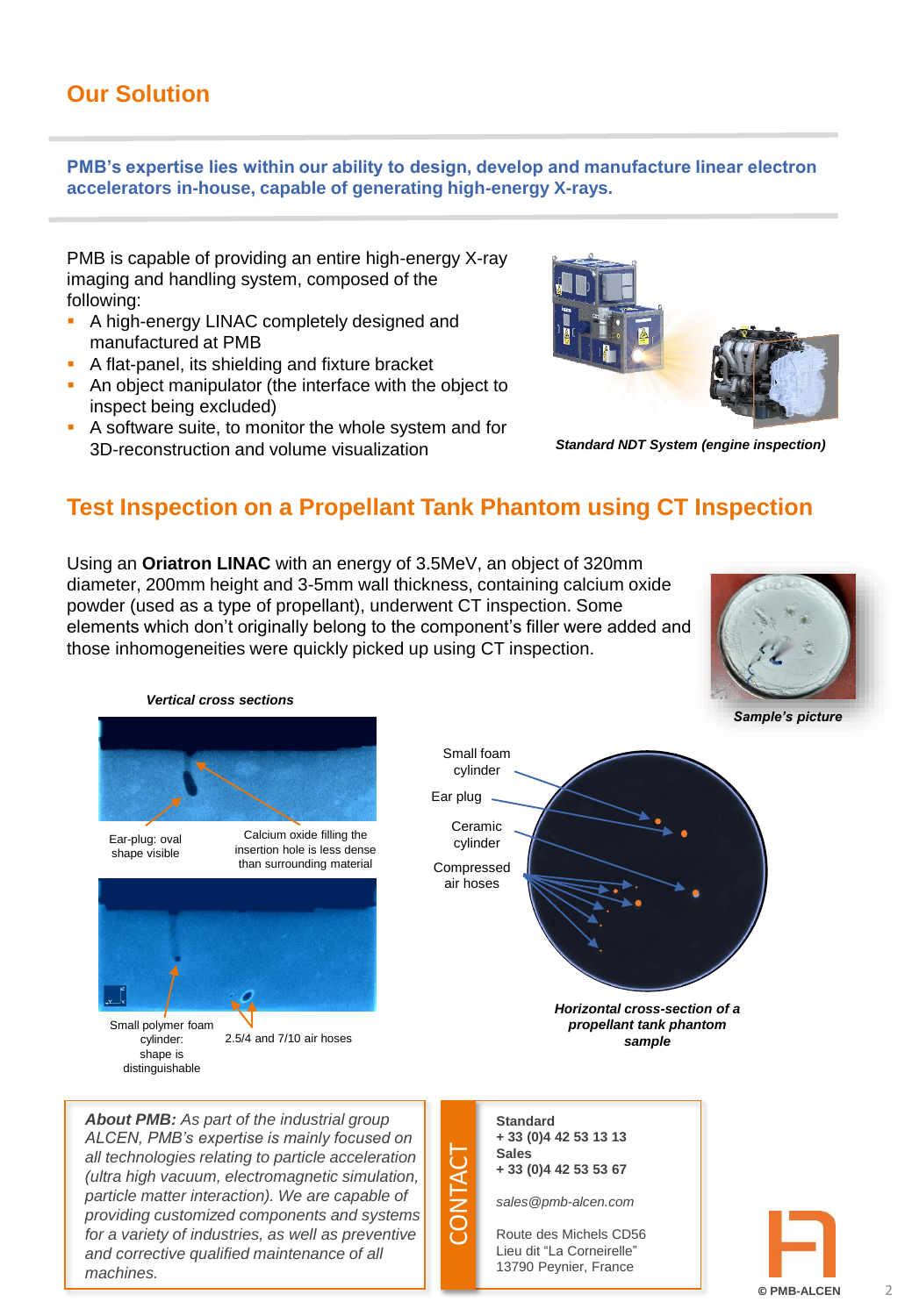## from technology to innovation



**PMB** 

**FILCEN-**

## **Non-destructive Inspection of Traditional and 3D-Printed Industrial Components**

**Using high-energy X-ray non-destructive systems, inspection of industrial components to detect porosities, delamination, shrinkage, cracks, inclusions…**

#### **The Challenge**

In the competitive and challenging world of industrial parts, **quality assurance** is essential and it seems necessary for players to choose the most effective and accurate inspection method for their products. Moreover, industrials need to **optimize and modernize their production**  methods, and to enhance the decision-making process on a global production level.

The use of **Computed Tomography inspection** provides means of decision throughout many steps of the production process. It allows the removal of defective parts at an early production stage. Using an **X-ray generator and a detector**, an image is created and converted into a digital one, processed by a specific software capable of automatically recognizing defects.



*Computed Tomography of an Industrial Aluminum Casting*

This technique is efficient because:

- It detects a **large diversity of casting anomalies** (delamination, gas porosities, cracks, internal shrinkage)
- It can be used in high volume detection environments to reduce dependency on a human operator to make decisions and for materials such as iron, aluminum, magnesium, zinc…
- **It provides additional information (measurements, internal structure, wall thickness),** necessary to qualify prototypes, or to modify conception if need be

Additionally, **three-dimensional printing technology** allows the production of **highly complex products** and its role is becoming increasingly important in many industries.

However, the additive manufacturing process has its drawbacks in terms of quality control: **geometrical and dimensional inaccuracies** can emerge, undermining the structural stability of the component. Moreover, unlike in traditional manufacturing, dimensions of 3D-printed products cannot be measured during fabrication. These issues are all addressed with **CT scanning**.

*Industry: Industry, Automobile, Aeronautics, Space, Military Technology: High-Energy X-ray Imaging System / Digital X-ray Radiography Product & Services: High-Energy Electron Accelerators able to Produce X-Rays (standard ranges + customizable options) / Qualified Maintenance* 

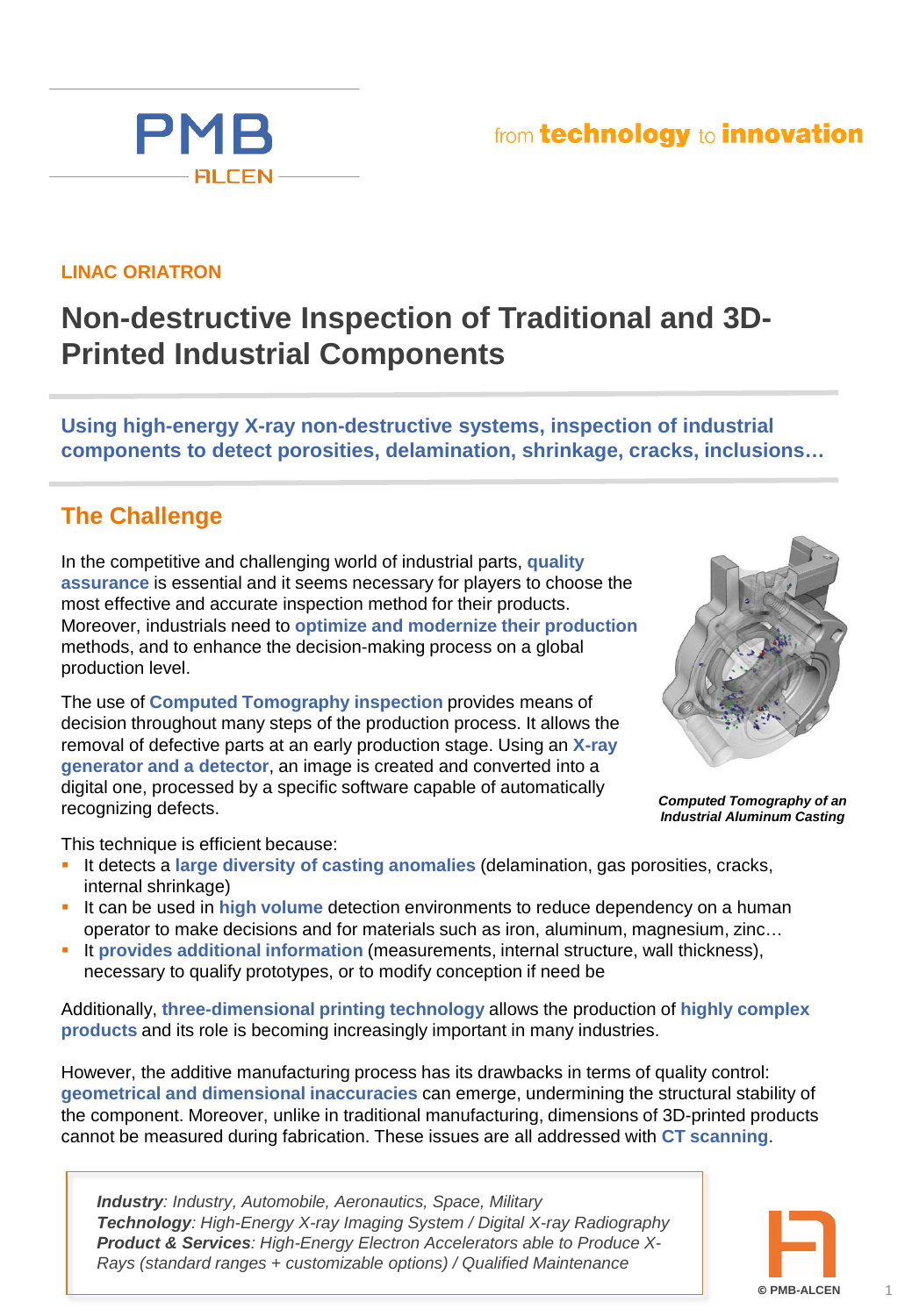**PMB's expertise lies in our ability to design, develop and manufacture linear electron accelerators in-house, capable of generating high-energy X-rays.** 

Most of the radiography imaging systems designed for this particular application require:

- A LINAC (linear accelerator), producing X-rays, with an energy of 1 to 7 MeV
- **A** digital detector
- Object manipulators
- A software suite able to store and analyze digital radiography imaging at high speed

PMB can provide **customizable high-energy LINACs** for this specific need, with a **reduced focal spot size** down to 0,5 mm which greatly enhances the image resolution, allowing a more meticulous casting inspection. An increased dose rate can also be obtained by placing the object closer to the X-ray source.

### **Your Needs, Our Priority**

*Standard X-ray LINAC integrated in a complete NDT System*

After defining precisely your desired product & features, we provide **recommendations**, based on our experts' advice, to maximize the use of the system and integrate it efficiently in your industrial production process.

The LINAC is entirely tested in our bunker on site before it is integrated in the total NDT system and we provide **warranties and service** for years to come, to ensure the system's **sustainability** and **reliability**.

This system can be used on **3D-printed objects** as well, especially in the automotive and aerospace industries, for complex and large objects which require a high-energy X-ray radiography.

A common misconception about 3D-printing is assuming the technology works perfectly every time, although both traditional and 3D manufacturing are subject to accurate quality control, especially in the case of large and costly products.

CONTACT

*About PMB: As part of the industrial company ALCEN, PMB's expertise is mainly focused on all technologies relating to particle acceleration (ultra high vacuum, electromagnetic simulation, particle matter interaction. We are capable of providing customized components and systems for a variety of industries, as well as preventive and corrective qualified maintenance of all machines.*

**Standard + 33 (0)4 42 53 13 13 Sales + 33 (0)4 42 53 53 67**

#### *sales@pmb-alcen.com*

Route des Michels CD56 Lieu dit "La Corneirelle" 13790 Peynier, France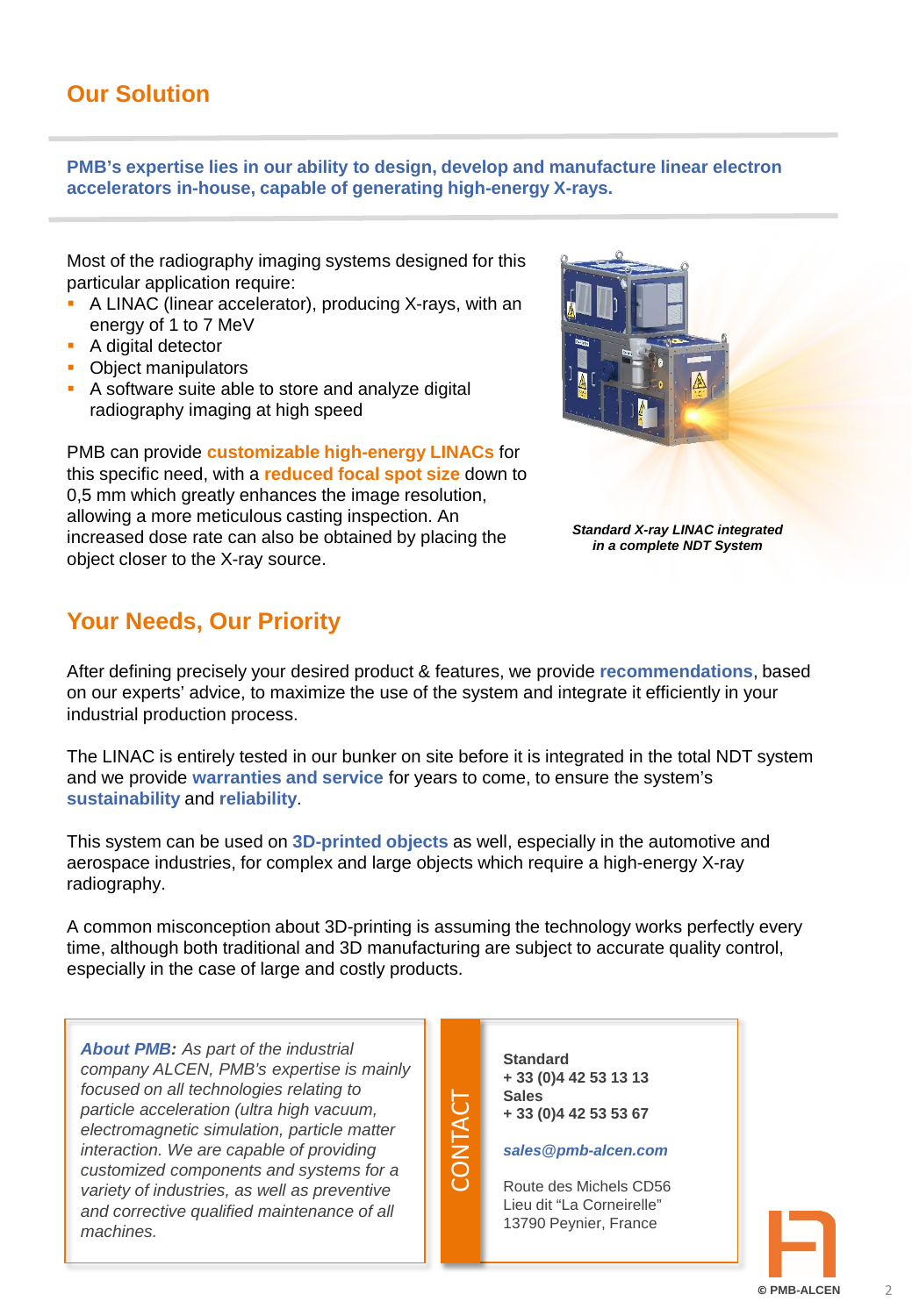#### **LINAC ORIATRON**

**PMB** 

**FILCEN** 

# **Space Rocket Solid-Fuel Engines, Hull and Frame Control Non-Destructive X-ray Inspection**

**Non-destructive testing of solid rocket motors, to detect defects such as cracks, voids, porosities, and to examine the integrity of propellant mass and bond-line integrity of propellant and insulation, using high-energy X-ray radiography** 

### **The Challenge**

**Solid-fuel rocket engines** are particularly complex systems that require extreme precision and stringent quality control, as it is essential to the proper propulsion and acceleration of a rocket or a spacecraft.

Good quality assurance in the case of space projects is crucial to the stakeholders' satisfaction as well as the mission's success: errors have critical effects in terms of cost, risk and can even have consequences on human life.

Using X-ray Radiography imaging systems, an aerospace or defense firm can control the quality of some of the rocket's components during manufacture.

The large object we wish to inspect rotates between the high-energy X-ray source and the detector, typically a flat-panel or a linear diode array in the case of digital radiography.

- **In a tangential configuration**, the peripheral part of the booster is the inspected section, the technique allows us to detect delamination defects between the propellant and the external metal envelope
- The **propellant radiography** allows us to detect any flaws in the solid-fuel

*Technology: High-Energy X-ray Imaging System / Digital X-ray Radiography Product & Services: High-Energy Electron Accelerators able to Produce X-Rays (standard ranges + customizable options) / Qualified Maintenance* 

*Industry: Aerospace, Government*

Payload Igniter Casing<br>(body tube) Core Propellant<br>(grain) Combustion<br>Chamber Fins Throat

Solid Propellant Rocket



1